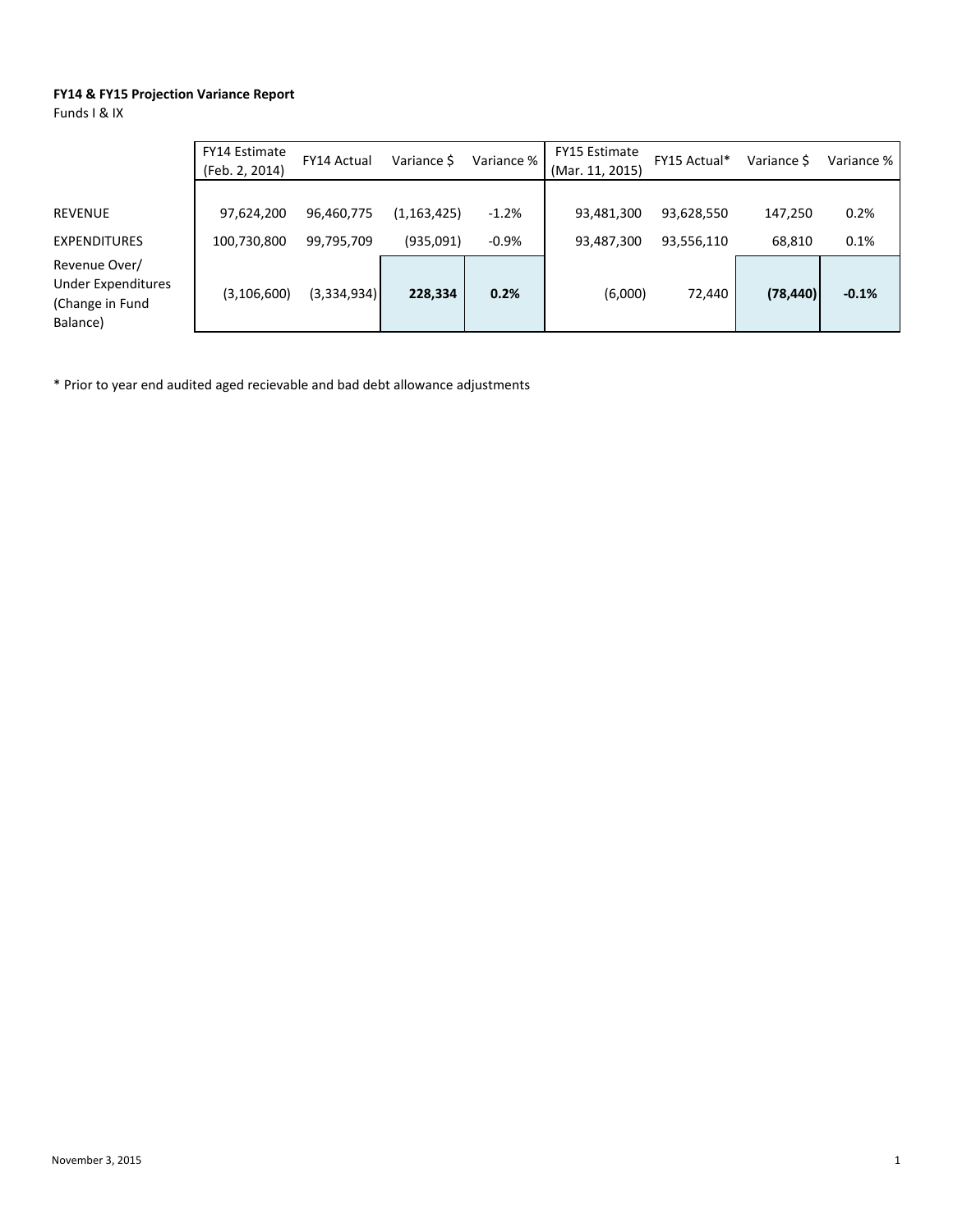## **FY15 General Fund Projection Variance Report**

|                                              | March 11, 2015 | Year End         |          |
|----------------------------------------------|----------------|------------------|----------|
|                                              | Estimate       | Pre-Audit Actual | Variance |
| Intergovernmental                            | 48,159,000     | 48,740,769       |          |
| Tuition & Fees                               | 29,962,200     | 30,186,153       |          |
| <b>Other Revenue Sources</b>                 | 3,473,500      | 2,771,282        |          |
| <b>Transfers In</b>                          | 390,500        | 411,855          |          |
| <b>Total Revenue</b>                         | 81,985,200     | 82,110,059       | 0.2%     |
| Personnel                                    | 67,773,400     | 68,067,209       |          |
| <b>Other Expenditures</b>                    | 10,835,600     | 10,567,750       |          |
| <b>Transfers Out</b>                         | 2,725,200      | 2,763,489        |          |
| <b>Total Expenses</b>                        | 81,334,200     | 81,398,448       | 0.1%     |
| <b>Revenue Over/Under Expenditures</b>       | 651,000        | 711,611          |          |
| Year End Audited Adjustments:                |                |                  |          |
| 1. Aged receivable allowance                 |                | 1,202,000        |          |
| 2. Bad debt allowance                        |                | 1,050,616        |          |
| <b>Net Adjustment Impact on Fund Balance</b> |                | 2,252,616        |          |
| Beginning General Fund Balance               |                | 10,103,876       |          |
| <b>Ending General Fund Balance</b>           |                | 13,068,103       |          |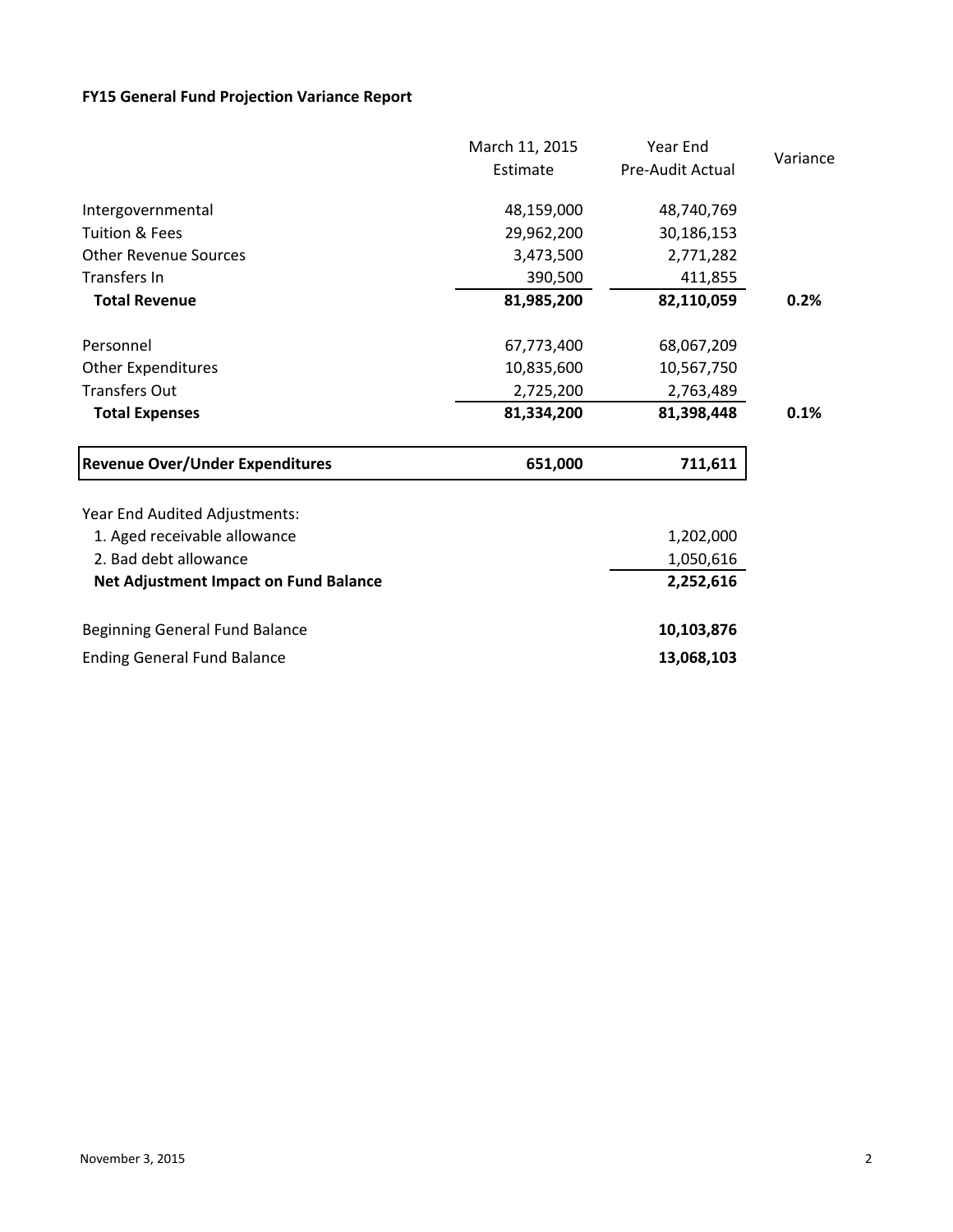Policy Number: BP245 Policy Type: BUDGET AND FINANCIAL Policy Title: ENDING FUND BALANCE

Lane Community College shall maintain an unrestricted General Fund Ending Fund Balance equal to or greater than 10% of total expenditures and transfers.

The Ending Fund Balance target shall include the Unappropriated Ending Fund Balance (UEFB) as set by board policy BP 295. When the Ending Fund Balance falls to 9% or less, the college shall adopt a plan to replenish the Ending Fund Balance to 10% within two years. When the Ending Fund Balance exceeds 11%, balances in excess may be set aside for reserves or investment in one time expenditures.

If the total Ending Fund Balance (including restricted) falls to levels that require short-term borrowing, the levels set by this policy shall be automatically reviewed and adjusted as necessary.

ADOPTED: January 14, 2004 REVIEWED: February 14, 2007 REVISED: October 19, 2009 REVISED: November 4, 2014

| <b>FY15 Ending General Fund Balance</b>    |    | 13,068,103 |
|--------------------------------------------|----|------------|
| Fund Balance Used in FY16 Budget Balancing |    | 2,500,000  |
|                                            | S. | 10,568,103 |
| 10% Total Expenditures & Transfers         | S  | 8,034,783  |
| Surplus over policy requirement            | S  | 2,533,320  |